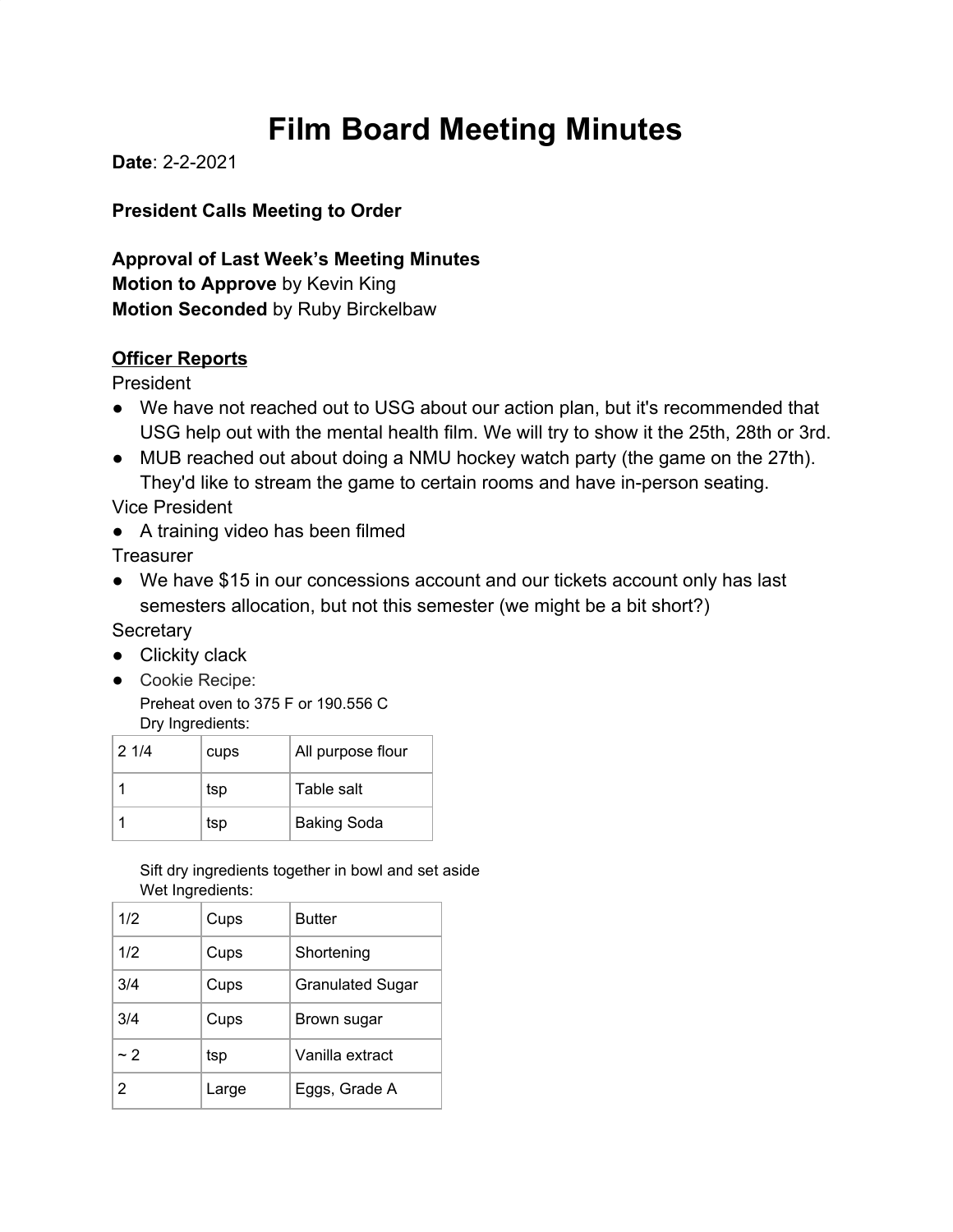Combine wet ingredients (excluding eggs) in a mixing bowl and beat until combined. Beat in eggs one at a time until incorporated. Slowly add in dry ingredients until fully combined. Add ~ 3/4 cups chocolate chips/ mini M&M's to taste. Dollop roughly golf ball sized dough balls onto a cookie sheet. Bake for  $\sim$  9 min or until edges lightly golden brown. (or just eat the dough) Move to a wire rack to cool. Store in a sealed container to prevent staleness.

Equipment Supervisor

- Clickity clack
- Hasn't yet emailed facilities
- **Concessions**
- Nothing to report
- Advertising
- We have a draft of a filmboard poster, and the training video is being edited Webpage
- As soon as the filmboard poster is finalized they'll be posted on our social media
- We will be showing cartoons on the 12th and 13th, please come!

**Publicity** 

● Nothing to report

Community Chair

● Nothing to report

Advisor

● Nothing to report

### **Committee Reports**

Advertising

●

Equipment

●

Judicial

●

Movie

●

Committees are up to date! Bolo an email for committee meetings.

### **HOW'S THE BOARD?**

### **Old Business**

Other than the cartoons via zoom (zoomtoons!) there's not much.